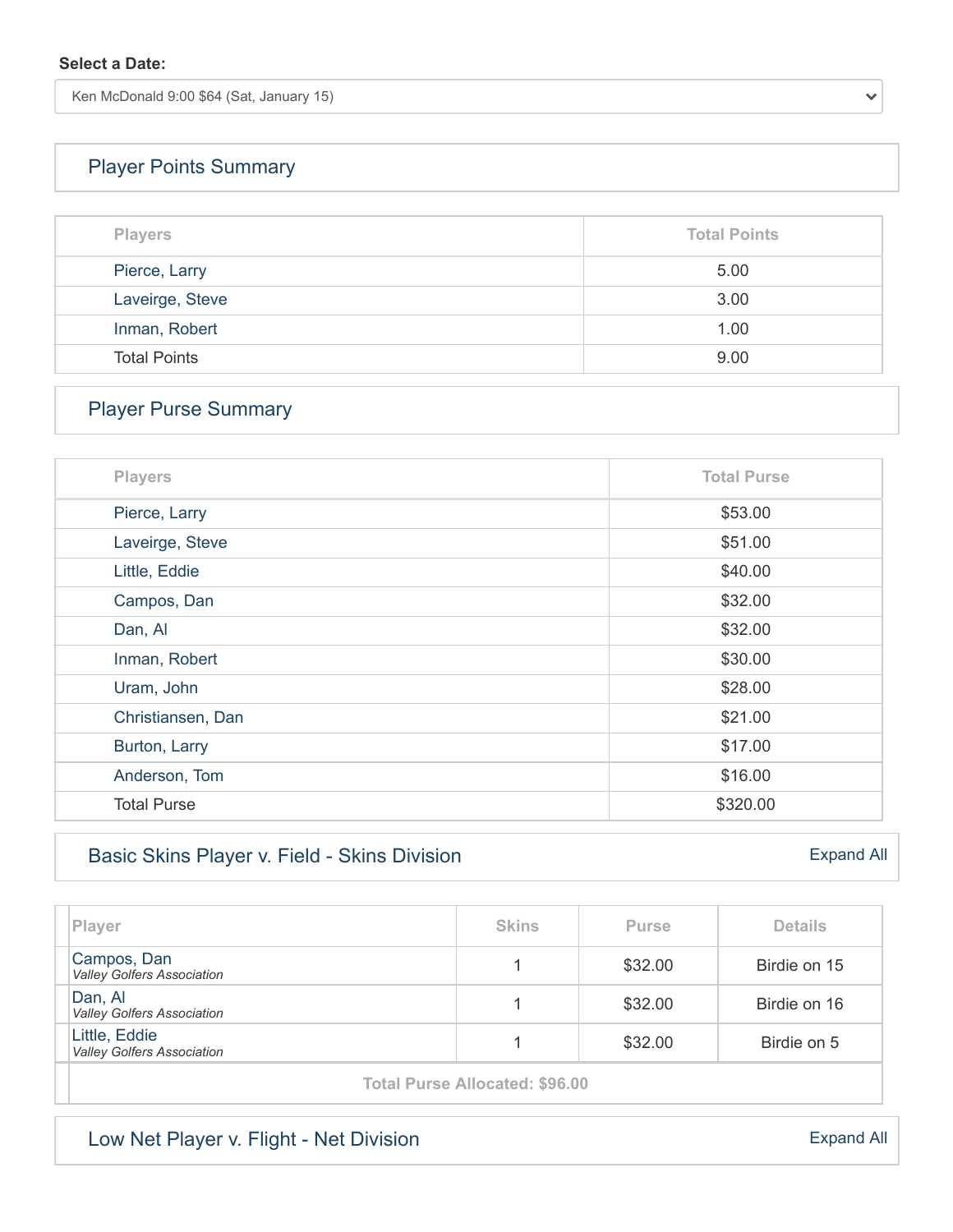| Flight 1        |                                                            |                     |                              |                                      |                            |              |
|-----------------|------------------------------------------------------------|---------------------|------------------------------|--------------------------------------|----------------------------|--------------|
| Pos.            | Player                                                     | Playing<br>Handicap | <b>Total</b><br><b>Gross</b> | <b>To Baseline</b><br><b>Par Net</b> | <b>Total</b><br><b>Net</b> | <b>Purse</b> |
| 1               | Pierce, Larry<br><b>Valley Golfers Association</b>         | 11                  | 78                           | $-5$                                 | 67                         | \$45.00      |
| $\overline{2}$  | Uram, John                                                 | $\overline{7}$      | 77                           | $-2$                                 | 70                         | \$28.00      |
| 3               | Burton, Larry<br><b>Valley Golfers Association</b>         | 8                   | 80                           | E                                    | 72                         | \$17.00      |
| $\overline{4}$  | Dempster, Brian<br>Valley Golfers Association              | 14                  | 88                           | $+2$                                 | 74                         | \$0.00       |
| 5               | Fahs, Fred<br><b>Valley Golfers Association</b>            | 9                   | 83                           | $+2$                                 | 74                         | \$0.00       |
| 6               | Meshey, Jeff<br>Valley Golfers Association                 | 13                  | 87                           | $+2$                                 | 74                         | \$0.00       |
| $\overline{7}$  | Emma, Jim<br><b>Valley Golfers Association</b>             | 9                   | 84                           | $+3$                                 | 75                         | \$0.00       |
| 8               | Brooks, Dick<br>Valley Golfers Association                 | 8                   | 83                           | $+3$                                 | 75                         | \$0.00       |
| 9               | Dan, Al<br><b>Valley Golfers Association</b>               | 5                   | 80                           | $+3$                                 | 75                         | \$0.00       |
| 10              | <b>Richter, Steve</b><br><b>Valley Golfers Association</b> | 11                  | 86                           | $+3$                                 | 75                         | \$0.00       |
| 11              | Campos, Dan<br>Valley Golfers Association                  | $+3$                | 73                           | $+4$                                 | 76                         | \$0.00       |
| 12              | Haskew, Kevin<br><b>Valley Golfers Association</b>         | $\overline{7}$      | 83                           | $+4$                                 | 76                         | \$0.00       |
| 13              | Baca, Kenneth<br><b>Valley Golfers Association</b>         | 13                  | 90                           | $+5$                                 | 77                         | \$0.00       |
| 14              | Patterson, Doug<br><b>Valley Golfers Association</b>       | 11                  | 88                           | $+5$                                 | 77                         | \$0.00       |
| 15              | Anderson, Tom<br>Valley Golfers Association                | $\overline{7}$      | 88                           | $+9$                                 | 81                         | \$0.00       |
| <b>NS</b>       | Deuker, Justin                                             | 3                   | <b>NS</b>                    | $\overline{\phantom{0}}$             | <b>NS</b>                  | \$0.00       |
| <b>Flight 2</b> |                                                            |                     |                              |                                      |                            |              |
| Pos.            | Player                                                     | Playing<br>Handicap | <b>Total</b><br><b>Gross</b> | <b>To Baseline</b><br>Par Net        | <b>Total</b><br><b>Net</b> | <b>Purse</b> |
| $\mathbf{1}$    | Laveirge, Steve<br>Valley Golfers Association              | 13                  | 82                           | $-3$                                 | 69                         | \$51.00      |
| $\overline{2}$  | Inman, Robert<br><b>Valley Golfers Association</b>         | 27                  | 97                           | $-2$                                 | 70                         | \$30.00      |
| 3               | Christiansen, Dan<br><b>Valley Golfers Association</b>     | 15                  | 86                           | $-1$                                 | 71                         | \$21.00      |
| $\overline{4}$  | Baldwin, Fred<br><b>Valley Golfers Association</b>         | 17                  | 90                           | $+1$                                 | 73                         | \$0.00       |
| 5               | Clark, Daniel<br><b>Valley Golfers Association</b>         | 17                  | 90                           | $+1$                                 | 73                         | \$0.00       |
| 6               | Leopold, John<br>Valley Golfers Association                | 24                  | 97                           | $+1$                                 | 73                         | \$0.00       |
| $\overline{7}$  | Ewing, Harley<br>Valley Golfers Association                | 24                  | 98                           | $+2$                                 | 74                         | \$0.00       |
| 8               | Lavery, Jim<br><b>Valley Golfers Association</b>           | 17                  | 93                           | $+4$                                 | 76                         | \$0.00       |
| $9\,$           | Irish, Betty<br>Valley Golfers Association                 | 26                  | 103                          | $+5$                                 | 77                         | \$0.00       |
| 10              | Walsh, Douglas<br><b>Valley Golfers Association</b>        | 15                  | 92                           | $+5$                                 | 77                         | \$0.00       |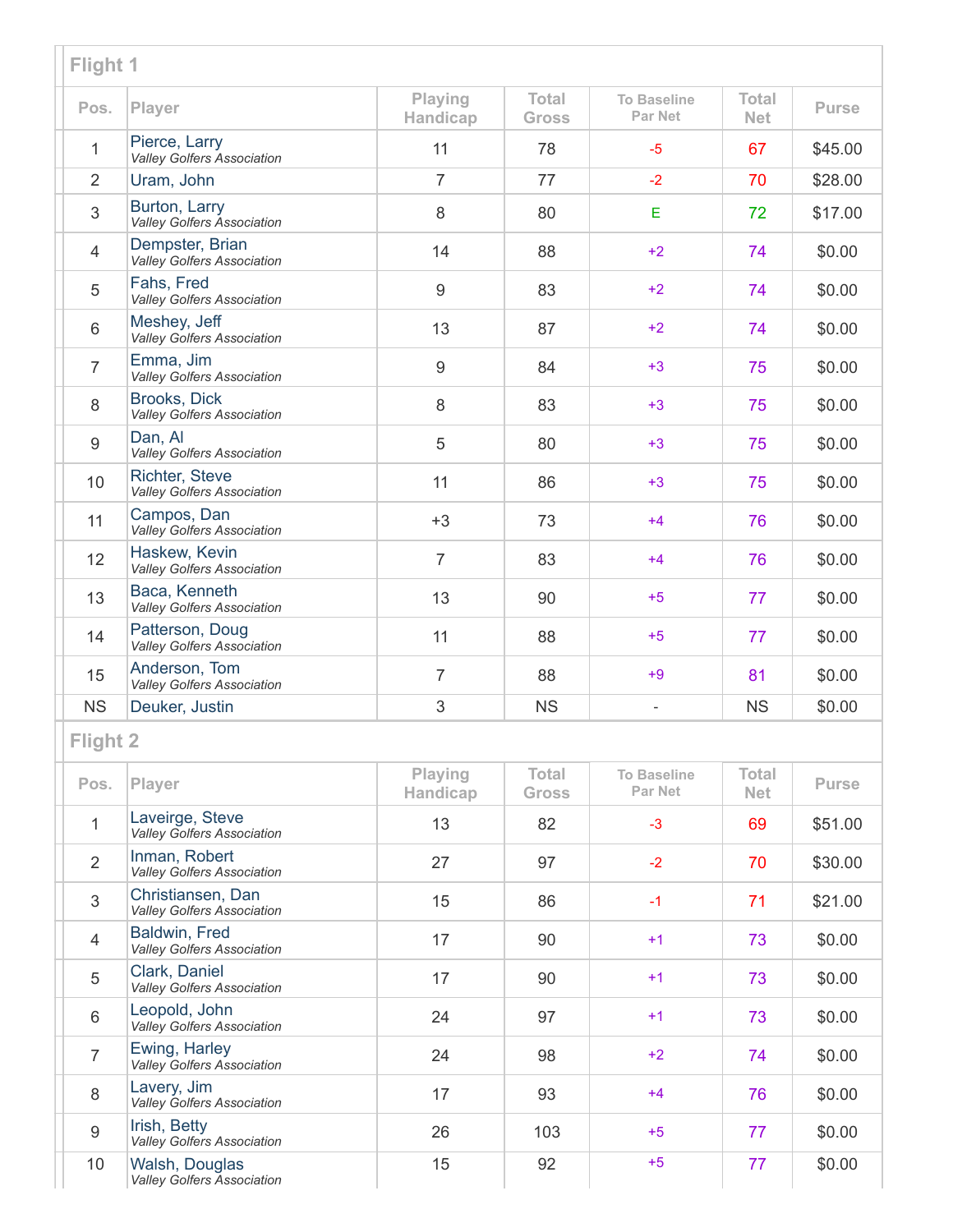| 11 | Currie, Jeffery<br>Valley Golfers Association       | 17 | 94  | $+5$ | 77 | \$0.00 |
|----|-----------------------------------------------------|----|-----|------|----|--------|
| 12 | Gregory, Brian<br>Valley Golfers Association        | 21 | 98  | $+5$ | 77 | \$0.00 |
| 13 | Lukert, Gordon<br><b>Valley Golfers Association</b> | 25 | 102 | $+5$ | 77 | \$0.00 |
| 14 | Little, Eddie<br><b>Valley Golfers Association</b>  | 18 | 96  | $+6$ | 78 | \$0.00 |
| 15 | Hebert, Thomas<br><b>Valley Golfers Association</b> | 15 | 95  | $+8$ | 80 | \$0.00 |
| 16 | Majors, Donald<br>Valley Golfers Association        | 17 | 98  | $+9$ | 81 | \$0.00 |
| 17 | Fisel, Neal<br><b>Valley Golfers Association</b>    | 19 | 100 | $+9$ | 81 | \$0.00 |
|    | <b>Total Purse Allocated: \$192.00</b>              |    |     |      |    |        |

# [All Golfers Scores](https://vga-valleygolfersassociation22.golfgenius.com/v2tournaments/8085308397123043530?player_stats_for_portal=true&round_index=23)

#### [Expand All](https://vga-valleygolfersassociation22.golfgenius.com/tournaments2/details?adjusting=false&event_id=8085308397123043530)

| Pos.           | Player                                                     | Playing<br>Handicap | <b>Total</b><br>Gross | <b>To Baseline</b><br>Par Net | <b>Total</b><br><b>Net</b> | <b>Points</b> |
|----------------|------------------------------------------------------------|---------------------|-----------------------|-------------------------------|----------------------------|---------------|
| $\mathbf{1}$   | Pierce, Larry<br>Valley Golfers Association                | 11                  | 78                    | $-5$                          | 67                         | 5.00          |
| $\overline{2}$ | Laveirge, Steve<br>Valley Golfers Association              | 13                  | 82                    | $-3$                          | 69                         | 3.00          |
| 3              | Inman, Robert<br>Valley Golfers Association                | 27                  | 97                    | $-2$                          | 70                         | 1.00          |
| $\overline{4}$ | Uram, John                                                 | $\overline{7}$      | 77                    | $-2$                          | 70                         | 0.00          |
| 5              | Christiansen, Dan<br><b>Valley Golfers Association</b>     | 15                  | 86                    | $-1$                          | 71                         | 0.00          |
| $6\,$          | Burton, Larry<br>Valley Golfers Association                | 8                   | 80                    | Е                             | 72                         | 0.00          |
| $\overline{7}$ | Baldwin, Fred<br><b>Valley Golfers Association</b>         | 17                  | 90                    | $+1$                          | 73                         | 0.00          |
| 8              | Clark, Daniel<br><b>Valley Golfers Association</b>         | 17                  | 90                    | $+1$                          | 73                         | 0.00          |
| 9              | Leopold, John<br>Valley Golfers Association                | 24                  | 97                    | $+1$                          | 73                         | 0.00          |
| 10             | Ewing, Harley<br>Valley Golfers Association                | 24                  | 98                    | $+2$                          | 74                         | 0.00          |
| 11             | Dempster, Brian<br>Valley Golfers Association              | 14                  | 88                    | $+2$                          | 74                         | 0.00          |
| 12             | Fahs, Fred<br>Valley Golfers Association                   | 9                   | 83                    | $+2$                          | 74                         | 0.00          |
| 13             | Meshey, Jeff<br>Valley Golfers Association                 | 13                  | 87                    | $+2$                          | 74                         | 0.00          |
| 14             | Emma, Jim<br><b>Valley Golfers Association</b>             | 9                   | 84                    | $+3$                          | 75                         | 0.00          |
| 15             | <b>Brooks, Dick</b><br><b>Valley Golfers Association</b>   | 8                   | 83                    | $+3$                          | 75                         | 0.00          |
| 16             | Dan, Al<br><b>Valley Golfers Association</b>               | 5                   | 80                    | $+3$                          | 75                         | 0.00          |
| 17             | <b>Richter, Steve</b><br><b>Valley Golfers Association</b> | 11                  | 86                    | $+3$                          | 75                         | 0.00          |
| 18             | Lavery, Jim<br>Valley Golfers Association                  | 17                  | 93                    | $+4$                          | 76                         | 0.00          |
| 19             |                                                            | $+3$                | 73                    | $+4$                          | 76                         | 0.00          |